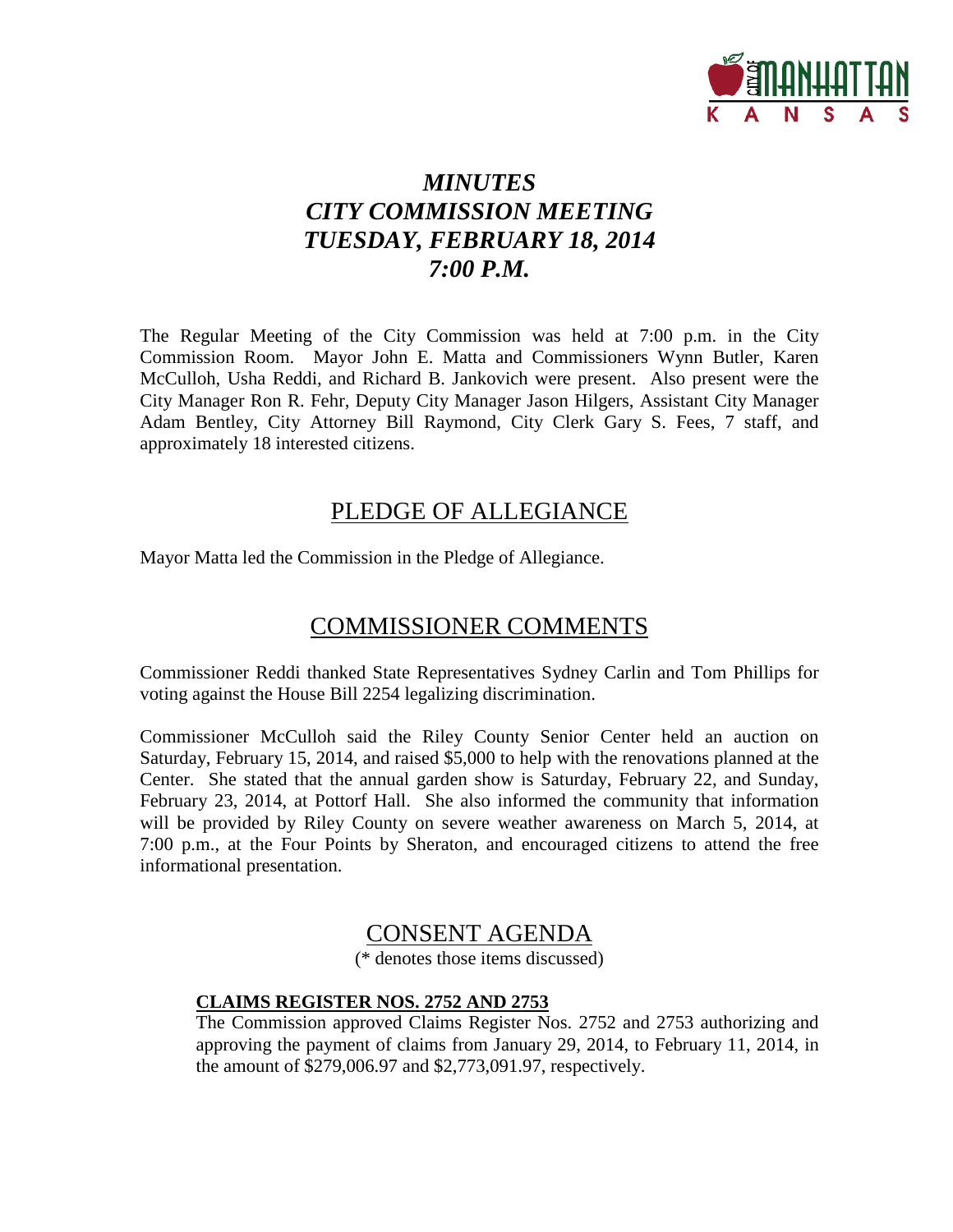## **LICENSES**

The Commission approved an annual Cereal Malt Beverages Off-Premises License for Dillons #94, 1101 Westloop Place, and an annual Cereal Malt Beverages On-Premises License for JP's Sports Grill, Building 5 – Jardine Terrace.

## **FINAL PLAT – MCCALL LANDING, UNIT TWO, COMMERCIAL PLANNED UNIT DEVELOPMENT**

The Commission accepted the easements and rights-of-way, as shown on the Final Plat of McCall Landing, Unit Two, Commercial Planned Unit Development, generally located to the northeast of the intersection of McCall Road and Carlson Place, based on conformance with the Manhattan Urban Area Subdivision Regulations.

#### **FINAL PLAT – BODY FIRST WELLNESS & RECREATION CENTER COMMERCIAL PLANNED UNIT DEVELOPMENT**

The Commission accepted the easements and rights-of-way, as shown on the Final Plat of Body First Wellness & Recreation Center, Commercial Planned Unit Development (PUD), located at the Body First Health and Fitness Club, 3615 Claflin Road, based on conformance with the Manhattan Urban Area Subdivision Regulations.

## **PUBLIC HEARING – LEVY SPECIAL ASSESSMENTS – GENERAL OBLIGATION BONDS 2014-A**

Mayor Matta opened the public hearing.

Hearing no comments, Mayor Matta closed the public hearing.

## **ORDINANCE NO. 7063 – LEVY SPECIAL ASSESSMENTS – GENERAL OBLIGATION BONDS 2014-A**

The Commission approved Ordinance No. 7063 levying special assessments against the benefiting properties in the following eight (8) projects, which have been completed: *Grand Vista Addition, Unit Two – Street (ST1202), Sanitary Sewer (SS1203), Water (WA1205), and Stormwater (SM1201); Lee Mill Heights Addition, Unit Three, Phase Two, and Unit Four, Phase Three – Street (ST1101) and Water (WA1102); and Lee Mill Heights Addition, Unit Three, Phase Two; Unit Four, Phase Three; Unit Five; and Unplatted Tract A – Sanitary Sewer (SS1102) and Stormwater (SM1101).*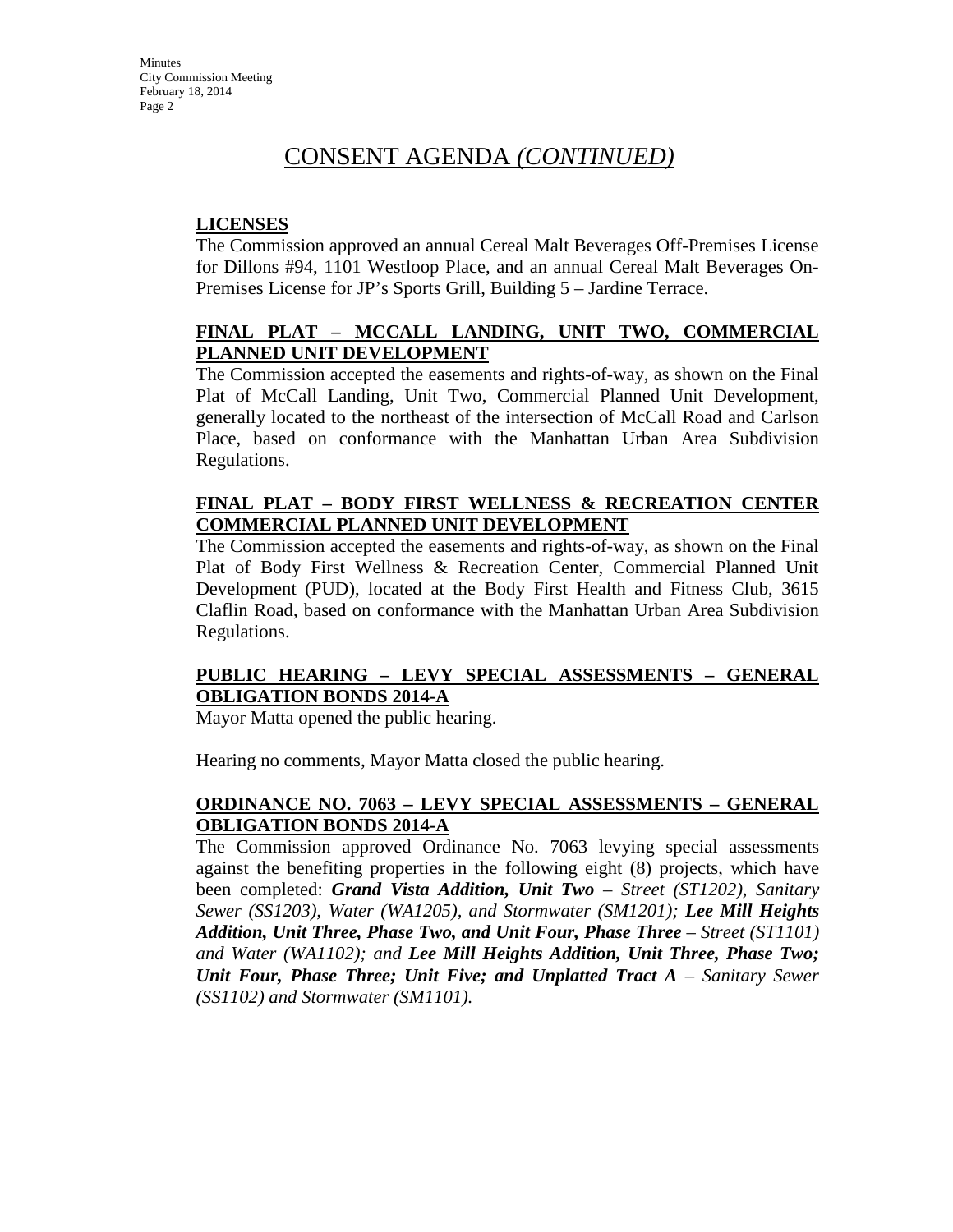#### **\* RESOLUTION NO. 021814-A – ISSUE – TEMPORARY NOTE SERIES NO. 2014-01**

Ron Fehr, City Manager, provided an overview of the Temporary Note Sale held earlier in the day with five bids received, with the low bid from Hutchinson, Shockey, Erley & Co., with a true interest cost of 0.9179 percent.

Commissioner Butler highlighted aspects of the City's debt and voiced concern with the increased amount to the City debt.

The Commission accepted the best bid for selling the notes from Hutchinson, Shockey, Erley & Co., of Chicago, Illinois, and approved Resolution No. 021814-A issuing Temporary Note Series No. 2014-01 in the amount of \$5,900,000.00 to finance the following special assessment projects: *Grande Bluffs at Mill Pointe, Unit Three – Sanitary Sewer (SS1316), Street (ST1321), and Water (WA1320); Ledge Stone Addition, Phase One – Sanitary Sewer (SS1317) and Street (ST1323); Western Hills Addition, Unit Fourteen, Phase Two – Sanitary Sewer (SS1314), Street (ST1320), and Water (WA1316),* and the following capital improvement projects: *Casement Road Improvements (ST1327); Marlatt Bridge Channel Improvements (SM1307); Manhattan Public Library Children's Expansion (SP1301);* and *Wildcat Creek Lift Station, Phase Two (SS1211).* 

#### **RESOLUTION NO. 021814-B – ISSUE – INTERNAL TEMPORARY NOTES**

The Commission approved the issuance of the internal temporary notes and approved Resolution No. 021814-B issuing Temporary Note Series No. 2014-02 in the amount of \$460,000.00 to finance the *Downtown Alley Storm Drainage Improvements Project (SM1207)*.

#### **AWARD CONTRACT – TUTTLE CREEK BOULEVARD/MCCALL ROAD LEFT TURN LANES (ST1305)**

The Commission accepted the Engineer's Opinion of Probable Cost in the amount of \$200,314.75; awarded a construction contract in the amount of \$174,913.09 to Amino Brothers Company, Inc., of Kansas City, Kansas; and authorized the Mayor and the City Clerk to execute the contract for the Tuttle Creek Boulevard/McCall Road Left Turn Lanes Project (ST1305).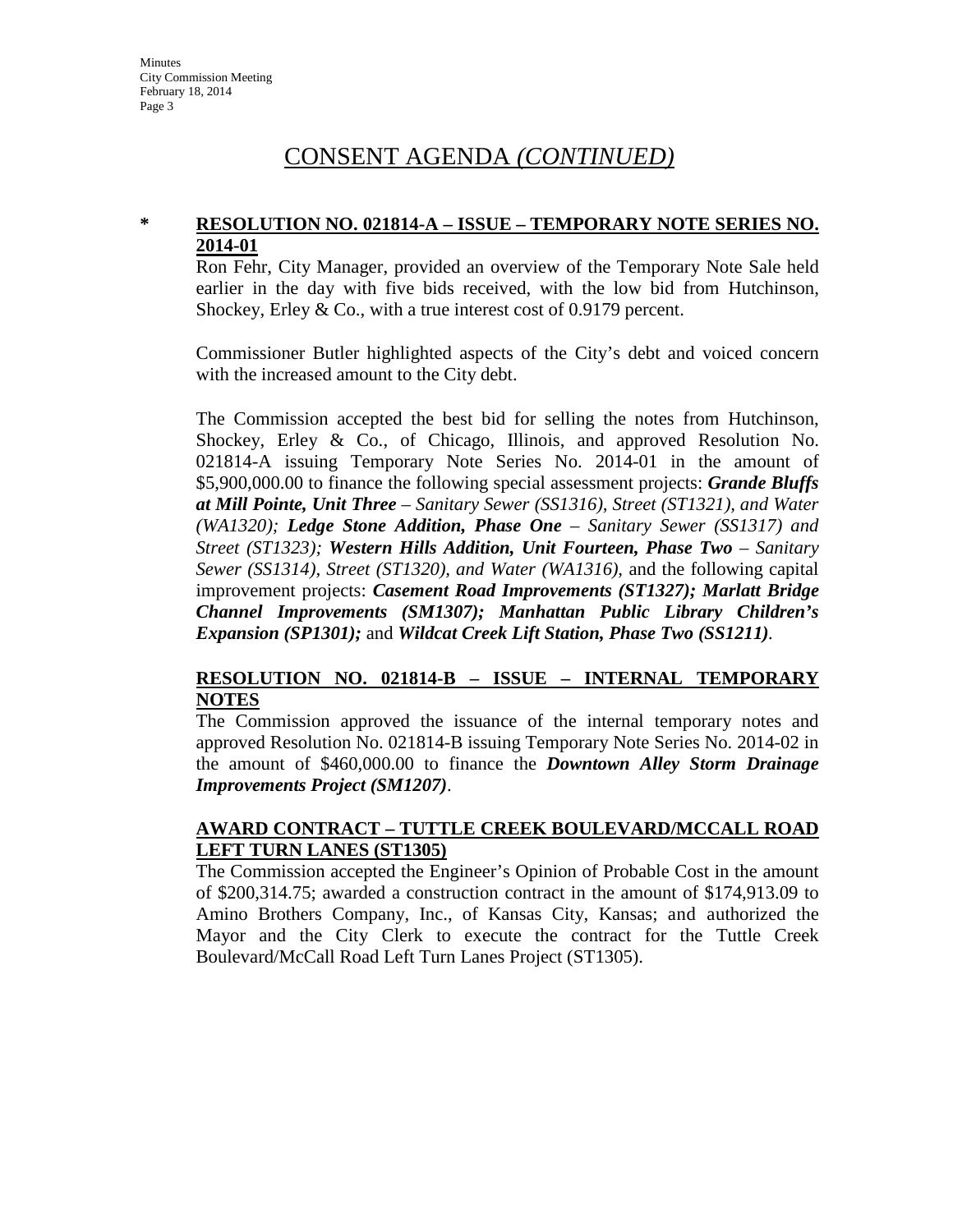## **CONTRACT AMENDMENT NO. 2 – ENGINEERING SERVICES - TUTTLE CREEK BOULEVARD/MCCALL ROAD LEFT TURN LANES (ST1305, ST1014)**

The Commission approved Contract Amendment No. 2 in the amount of \$15,244.31 for additional professional engineering services and authorized the Mayor and the City Clerk to execute the amendment for the Tuttle Creek Boulevard/McCall Road Left Turn Lanes Project (ST1305, ST1014).

## **CONTRACT AMENDMENT NO. 3 – CONSTRUCTION ENGINEERING SERVICES - TUTTLE CREEK BOULEVARD/MCCALL ROAD LEFT TURN LANES (ST1305, ST1014)**

The Commission approved Contract Amendment No. 3 in the amount of \$37,100.00 for construction engineering services and authorized the Mayor and the City Clerk to execute the amendment for the Tuttle Creek Boulevard/McCall Road Left Turn Lanes Project (ST1305, ST1014).

#### **RESOLUTION NO. 021814-C – ISSUE TEMPORARY NOTES - TUTTLE CREEK BOULEVARD/MCCALL ROAD LEFT TURN LANES (ST1305)**

The Commission approved Resolution No. 021814-C authorizing the issuance of temporary notes to pay for the City's share of the project.

#### **AWARD CONTRACT – TUTTLE CREEK BOULEVARD/EAST POYNTZ AVENUE/MANHATTAN TOWN CENTER INTERSECTION IMPROVEMENT PROJECT (ST1107)**

The Commission accepted the Engineer's Opinion of Probable Cost in the amount of \$608,313.50; awarded a construction contract in the amount of \$547,500.06 to Pavers, Inc., of Salina, Kansas; and authorized the Mayor and the City Clerk to execute the contract for the Tuttle Creek Boulevard and East Poyntz Avenue Intersection Improvement Project (ST1107).

#### **AGREEMENT – CONSTRUCTION ENGINEERING SERVICES - TUTTLE CREEK BOULEVARD/EAST POYNTZ AVENUE/MANHATTAN TOWN CENTER INTERSECTION IMPROVEMENT PROJECT (ST1107)**

The Commission approved an agreement in the amount of \$100,688.00 with Schwab-Eaton, P.A., of Manhattan, Kansas, for construction engineering services and authorized the Mayor and the City Clerk to execute the agreement for the Tuttle Creek Boulevard and East Poyntz Avenue Intersection Improvement Project (ST1107).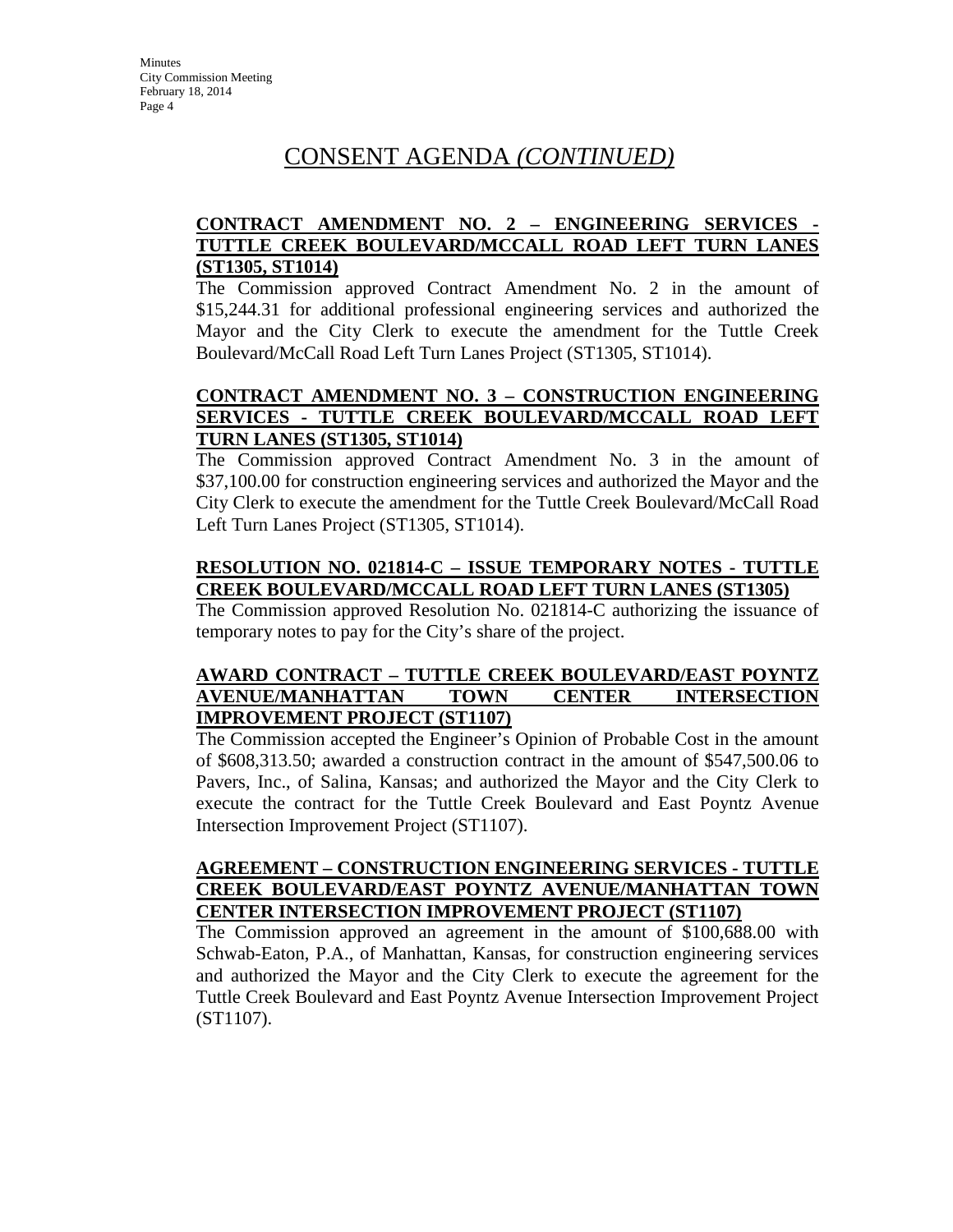## **RESOLUTION NO. 021814-D – ISSUE TEMPORARY NOTES - TUTTLE CREEK BOULEVARD/EAST POYNTZ AVENUE/MANHATTAN TOWN CENTER INTERSECTION IMPROVEMENT PROJECT (ST1107)**

The Commission approved Resolution No. 021814-D authorizing the issuance of temporary notes to pay for a portion of the City's share of the Tuttle Creek Boulevard and East Poyntz Avenue Intersection Improvement Project (ST1107).

## **CONTRACT - STAINLESS STEEL NET – GIBBONS EXHIBIT, PHASE 2 (SZ0902)**

The Commission authorized City Administration to finalize and the Mayor and City Clerk to execute a contract in the amount of \$48,305.00 with Nets Unlimited, Inc., of Cave Creek, Arizona, for fabrication and installation of a hand-woven, stainless steel net for Phase 2 of the Gibbon Exhibit at Sunset Zoo (SZ0902).

## **AGREEMENT – CLASSIFICATION/COMPENSATION STUDY**

The Commission authorized City Administration to finalize and the Mayor and City Clerk to execute an agreement in the amount of \$20,785.00 with McGrath Consulting Group, Inc., of Wonder Lake, Illinois, to update the City's classification/compensation system and to conduct a market study of wages for the Manhattan Fire Department.

## **APPOINTMENT – FLINT HILLS REGIONAL TRANSIT BOARD**

The Commission approved the appointment of Commissioner Wynn Butler, 3600 Windsong Court, to fill the Manhattan City Commissioner term and Mayor John E. Matta, 1213 Greystone Place, to fill the Alternate Manhattan City Commissioner term. Both will serve for a term as long as they are a Commissioner and with the consent and approval of the City Commission.

After discussion, Commissioner Jankovich moved to approve the consent agenda. Commissioner McCulloh seconded the motion.

After further comments, on a roll call vote, motion carried 5-0.

# GENERAL AGENDA

## **2014 CITY-UNIVERSITY FUND AGREEMENT**

Adam Bentley, Assistant City Manager, presented an overview of the item and the City-University Fund Agreement. He then responded to questions from the Commission regarding multi-year projects.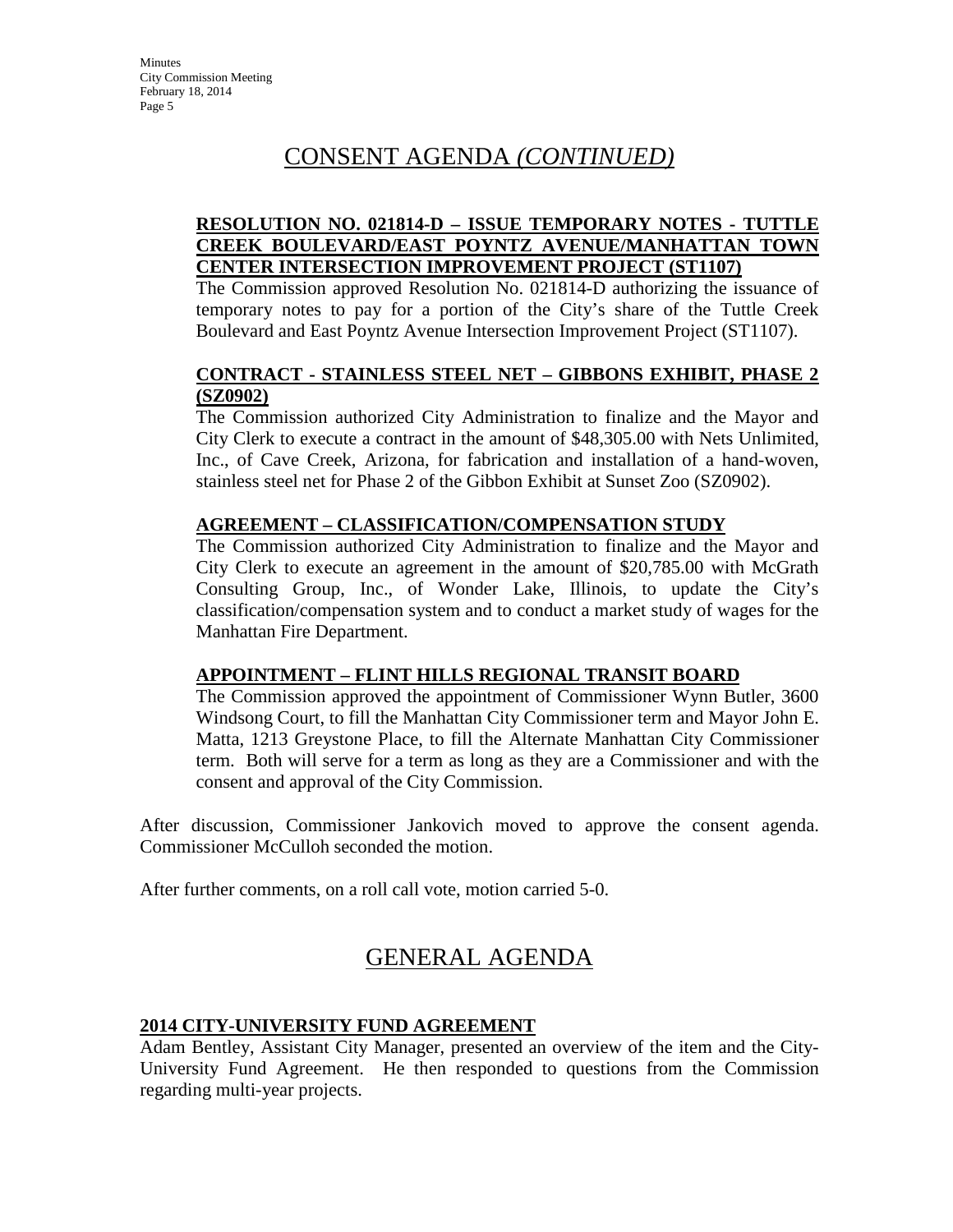# GENERAL AGENDA *(CONTINUED)*

## **2014 CITY-UNIVERSITY FUND AGREEMENT** *(CONTINUED)*

Ron Fehr, City Manager, responded to questions from the Commission. He provided an overview of the Annexation Agreement, the City-University Fund process, prior projects and percentage allocations, and responsibility of streets on the campus.

Adam Bentley, Assistant City Manager, responded to questions from the Commission and provided clarification on the funding of the Good Neighbors program.

After discussion and comments from the Commission, Ron Fehr, City Manager, responded to additional questions from the Commission regarding project changes with McCain Auditorium and the budget. He also provided information on the process used by the City-University Fund Committee and informed the Commission that he would provide the Committee's recommendations to the Commission earlier in the process.

After additional discussion and comments from the Commission, Commissioner Jankovich moved to authorize City Administration to finalize and the Mayor and City Clerk to execute an Agreement between the City of Manhattan and Kansas State University to administer City-University Funds in the amount of \$634,850.00. Commissioner Reddi seconded the motion. On a roll call vote, motion carried 4-1, with Commissioner Butler voting against the motion.

## **FIRST READING – REZONE - LOTS 152A – 161B AND TRACT D, PRAIRIE LAKES ADDITION, UNIT 6**

Eric Cattell, Assistant Director for Planning, presented an overview of the item. He then responded to questions from the Commission regarding zoning in the area.

Jeff Hancock, SMH Consultants, provided additional information on the item and stated that the easements and rights-of-way have already been accepted, but are not showing up in the system yet.

After discussion, Commissioner Jankovich moved to approve first reading of an ordinance rezoning Lots 152A – 161B and Tract D, Prairie Lakes Addition, Unit 6, from R-3, Multiple-Family Residential District, to R-2, Two-Family Residential District, generally located along the north side of Northfield Road and east of T Dowling Court, based on the findings in the Staff Report *(See Attachment No. 1)*. Commissioner McCulloh seconded the motion. On a roll call vote, motion carried 5-0.

## **SECOND AMENDMENT TO DEVELOPMENT AGREEMENT - KSU RESEARCH PARK, UNIT TWO - RESEARCH PARK DRIVE/NORTH MANHATTAN AVENUE INTERSECTION IMPROVEMENTS (ST1404)**

Jason Hilgers, Deputy City Manager, presented an overview of the project and agreement.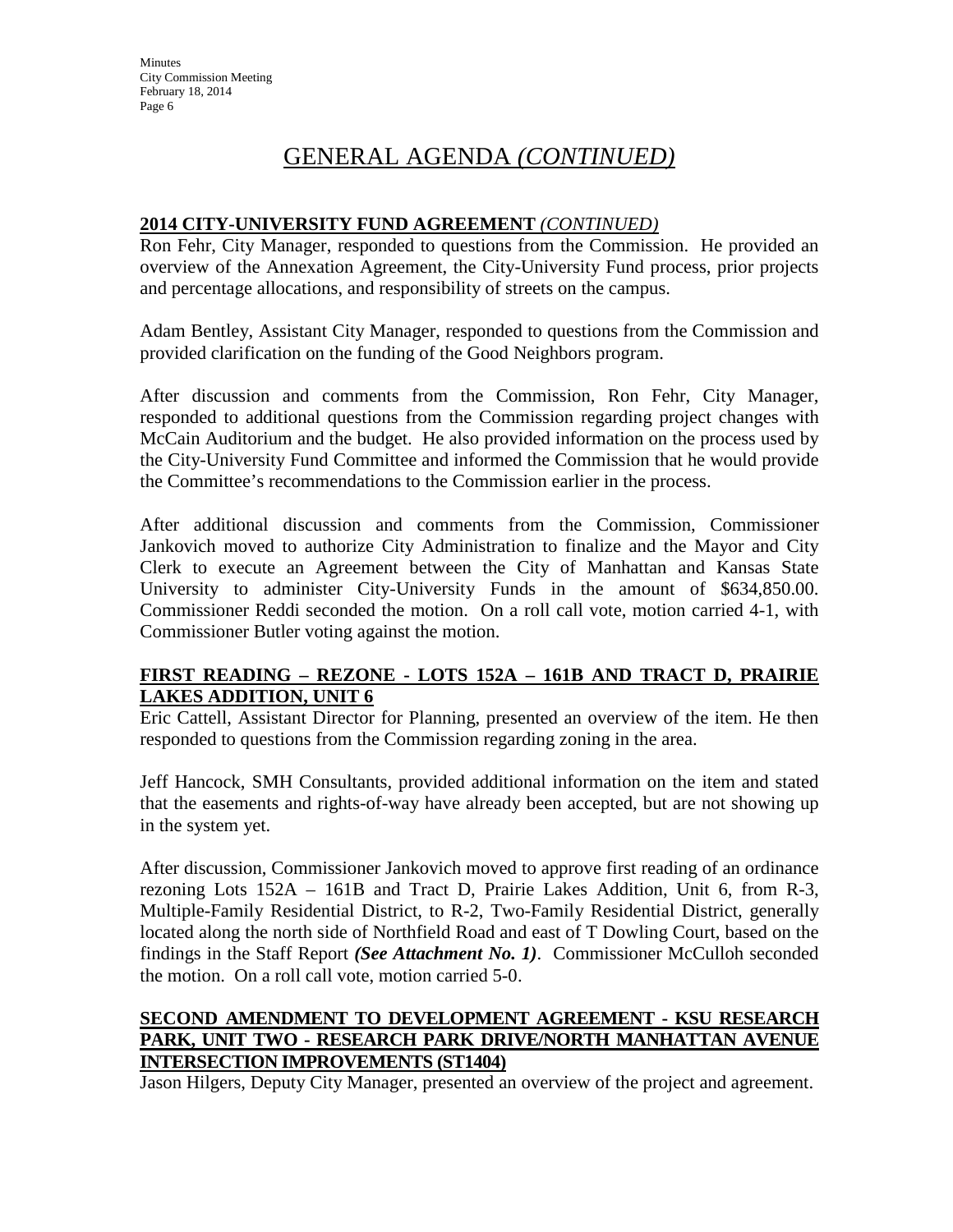# GENERAL AGENDA (*CONTINUED*)

#### **SECOND AMENDMENT TO DEVELOPMENT AGREEMENT - KSU RESEARCH PARK, UNIT TWO - RESEARCH PARK DRIVE/NORTH MANHATTAN AVENUE INTERSECTION IMPROVEMENTS (ST1404)** *(CONTINUED)*

Rob Ott, Director of Public Works, provided additional information on the proposed intersection improvements and highlighted North Manhattan Avenue, Phase II.

Jason Hilgers, Deputy City Manager, presented information on the project, the financing, and project aspects and options.

Commissioner Jankovich congratulated Rob Ott on his well-deserved promotion to Director of Public Works. He stated that he had a conflict of interest on the item due to his business relationship with KSU Real Estate Fund, LLC and would abstain on the item.

Rob Ott, Director of Public Works, provided additional information on the item and voiced his appreciation to Schwab-Eaton for their diligent work on this project.

Jason Hilgers, Deputy City Manager, and Rob Ott, Director of Public Works, responded to additional questions from the Commission regarding vehicle and pedestrian connectivity within the area and to the Kansas State University campus.

After discussion, Commissioner Reddi moved to authorize City Administration to finalize and the Mayor and City Clerk to execute the Second Amendment to the Development Agreement to construct the intersection improvement at Research Park Drive and North Manhattan Avenue (ST1319) and approve Resolution No. 021814-E authorizing issuance of temporary notes to pay for the project. Commissioner McCulloh seconded the motion. On a roll call vote, motion carried 4-0-1, with Commissioner Jankovich abstaining on the item.

# EXECUTIVE SESSION

At 7:50 p.m., Commissioner Jankovich moved to recess into Executive Session until 8:20 p.m. for the purpose of discussing personnel matters of non-elected personnel pertaining to the evaluation of the City Manager. Commissioner Reddi seconded the motion. On a roll call vote, motion carried 5-0.

At 8:20 p.m., the Commission reconvened with Mayor Matta and Commissioners Butler, McCulloh, Reddi, and Jankovich in attendance. Commissioner Jankovich moved to recess into Executive Session until 8:32 p.m. for the purpose of discussing personnel matters of non-elected personnel pertaining to the evaluation of the City Manager. Commissioner McCulloh seconded the motion. On a roll call vote, motion carried 5-0.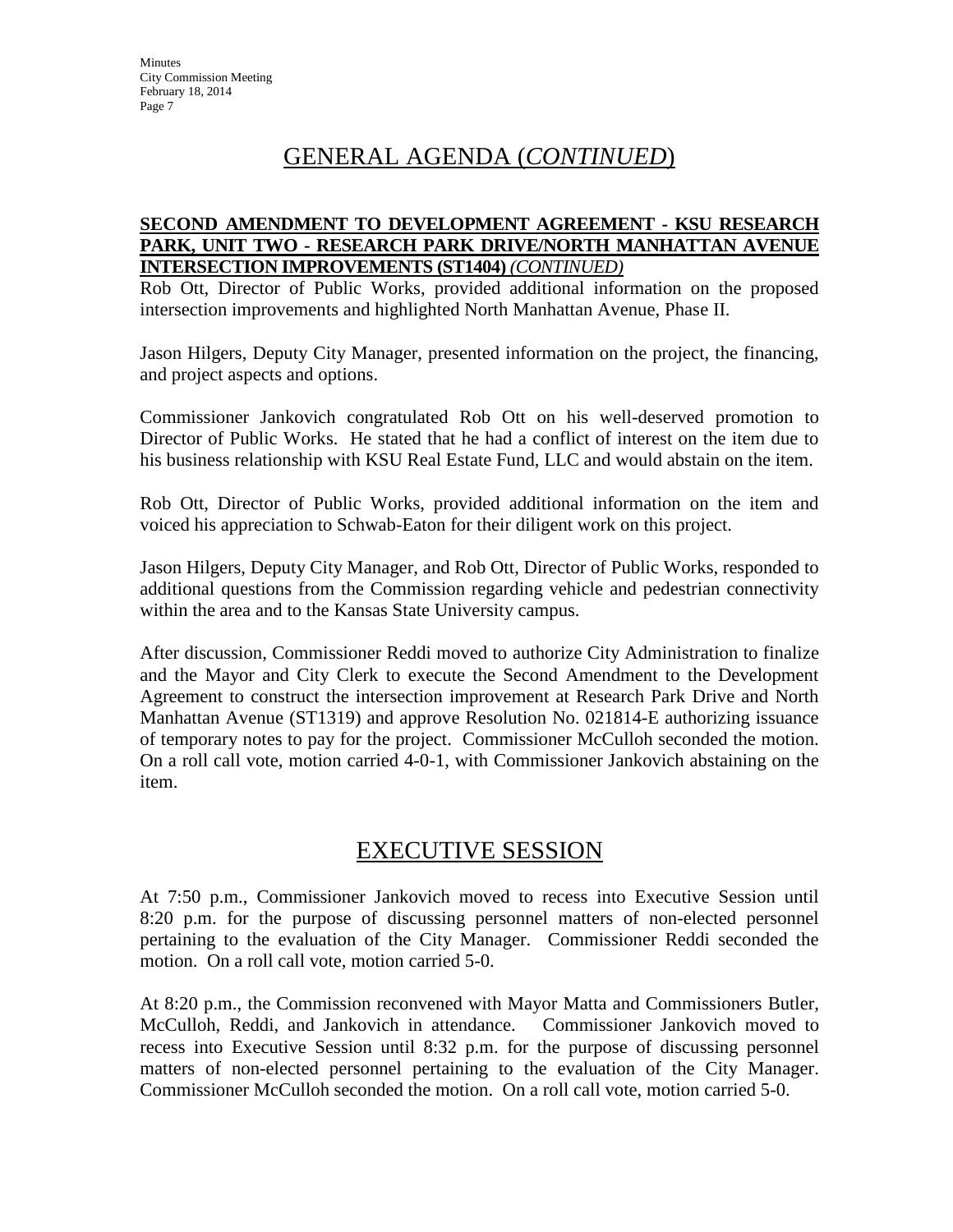Minutes<br>City Commission Meeting<br>February 18, 2014<br>Page 8

ADJOURNMENT<br>At 8:33 p.m., the Commission reconvened and the meeting was adjourned.

Gary S. Feest MMC/City Clerk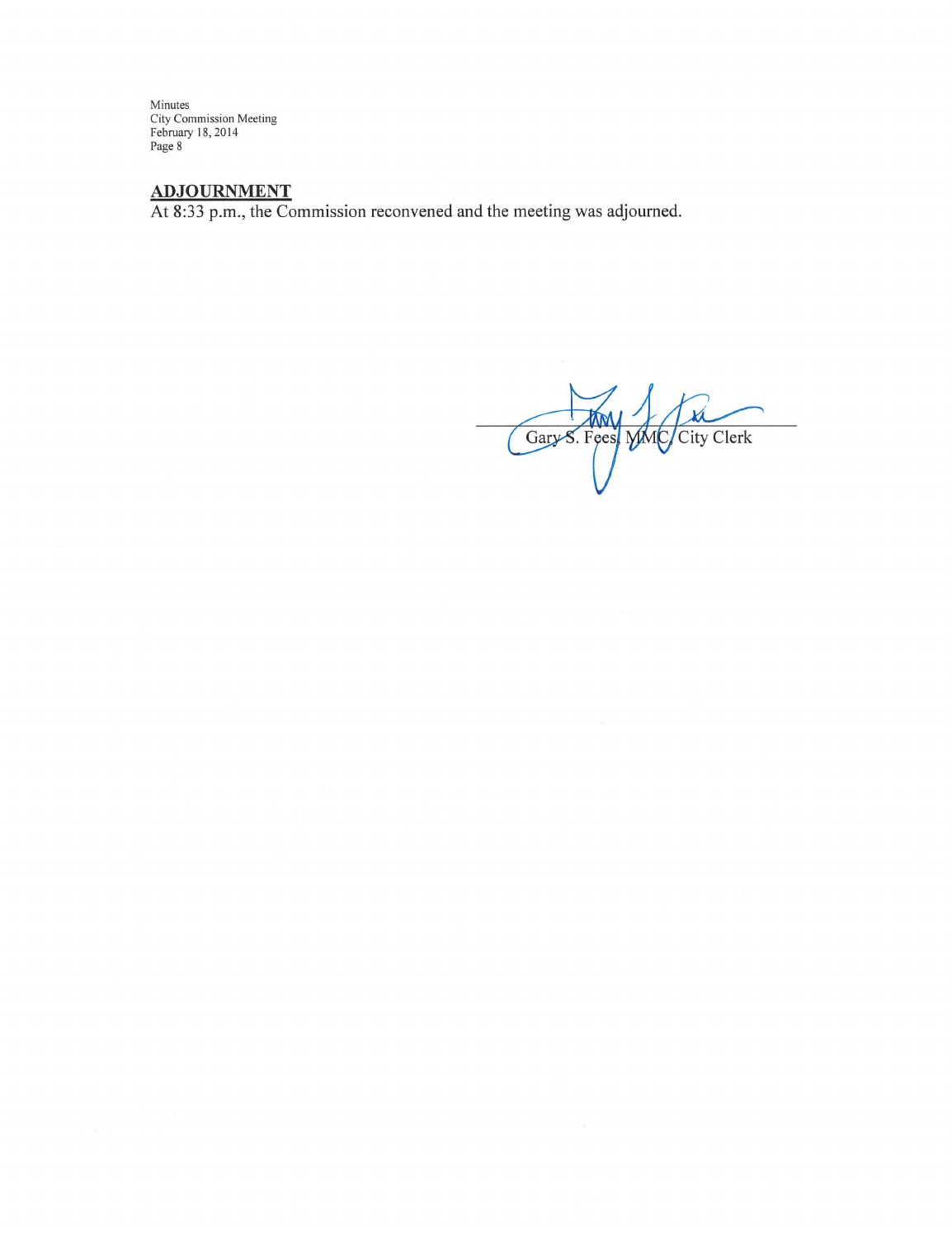#### **STAFF REPORT**

## **ON AN APPLICATION TO REZONE PROPERTY**

**FROM:** R-3, Multiple-Family Residential District.

**TO:** R-2, Two-Family Residential District.

**APPLICANT:** Jeff Hancock – SMH Consultants

**ADDRESS:** 4201B Anderson Avenue, Suite 2, Manhattan, KS 66503

**OWNER:** MANKAN, LLC – Brandt J. Rudzinski

**ADDRESS:** 1812 Fair Lane, Manhattan, KS 66502.

**LOCATION: G**enerally located 150 feet east of the intersection of Donnas Way and Northfield Road, along the north side of Northfield Road and east of T Dowling Court.

**AREA:** 2.56 acres

#### DATE OF PUBLIC NOTICE PUBLICATION: December 26, 2014

## **DATE OF PUBLIC HEARING: PLANNING BOARD:** January 23, 2014 **CITY COMMISSION:** February 18, 2014

## **THIRTEEN MATTERS TO BE CONSIDERED WHEN REZONING**

- **1. EXISTING USE:** Developing, residential neighborhood. The site is currently an undeveloped tract.
- **2. PHYSICAL AND ENVIRONMENTAL CHARACTERISTICS:** The site is generally flat and drains to the south towards Prairie Lake. The area is developing with new streets and utilities for residential developments.

#### **3. SURROUNDING LAND USE AND ZONING:**

**(1) NORTH:** Brookfield Residences' apartments, Walters Drive, Eisenhower Middle School and City of Manhattan ball fields and single-family dwellings ; Residential PUD, and R-1, Single-Family Residential Districts,.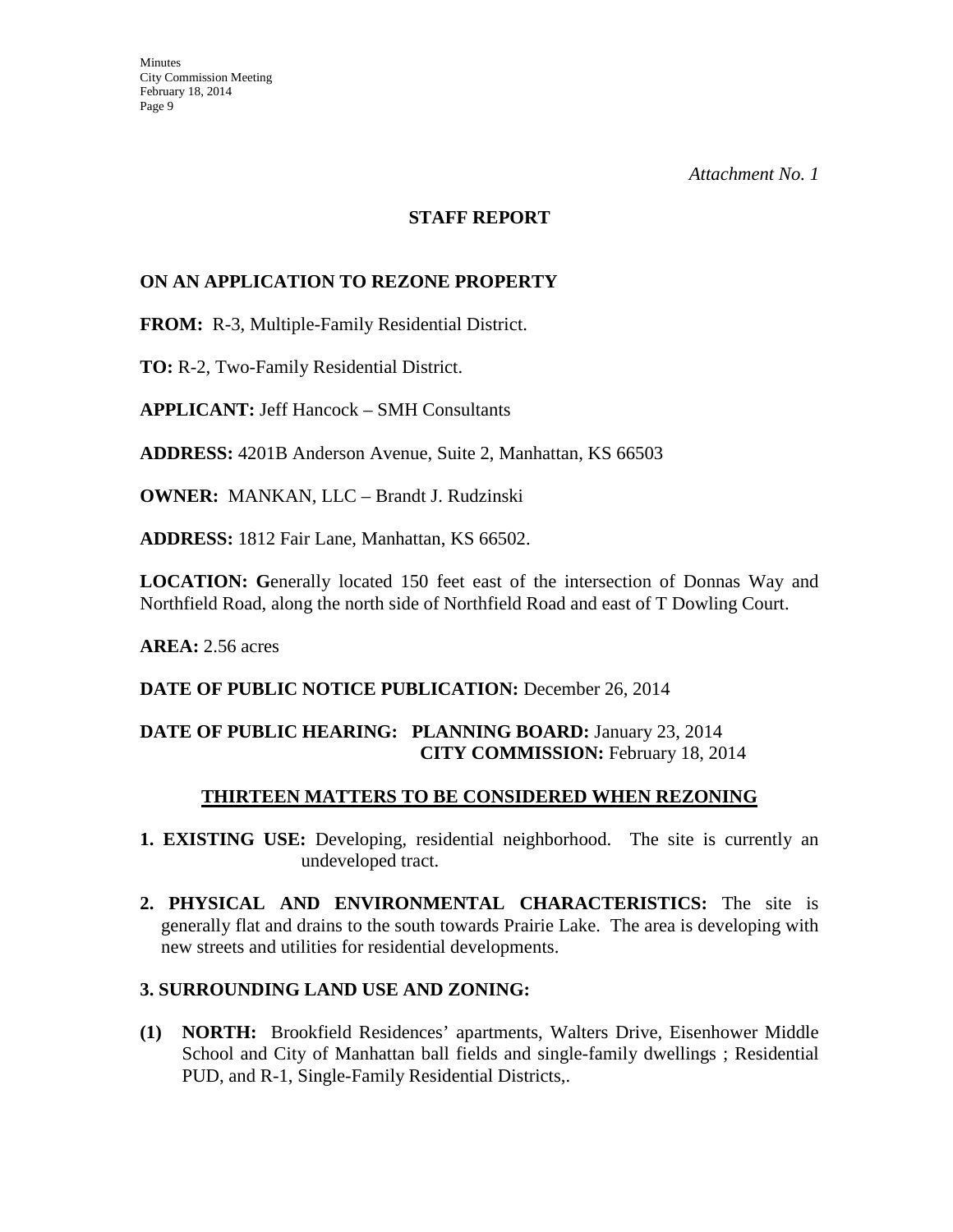- **(2) SOUTH:** Prairie Lakes and developing residential neighborhood of two family dwellings; R-2 District.
- **(3) EAST:** Northlake Addition single-family subdivisions; R-2 Districts.
- **(4) WEST:** Developing single-family and two-family portion of Prairie Lakes, Units 6 and 3, single-family and two-family homes in the Northfield Additions, and Butterfield Road; R-3, Multiple-Family Residential District and R-2 District.
- **4. GENERAL NEIGHBORHOOD CHARACTER:** The surrounding neighborhood can be generally characterized as a developing low-density residential neighborhood. An existing multiple-family apartment complex is located immediately to the north. Eisenhower Middle School and the baseball complex are located to the northwest and is part of the established residential neighborhood. Areas of Prairie Lakes to the immediate west and to the south are under development as single-family, single-family attached and two-family dwellings.

The area to be rezoned is currently undeveloped and was platted for single-family attached or two-family dwellings as Prairie Lake Addition, Unit 6.

- **5. SUITABILITY OF SITE FOR USES UNDER CURRENT ZONING:** The site is suitable under its current zoning district regulations. The R-3 District allows for a wide variety of residential uses, including single-family, two-family and multiple-family dwellings.
- **6. COMPATIBILITY OF PROPOSED DISTRICT WITH NEARBY PROPERTIES AND EXTENT TO WHICH IT MAY HAVE DETRIMENTAL AFFECTS:** The surrounding properties consist of low-density residential uses with single-family, single-family attached and two-family dwellings in the Brookfield, Prairie Lakes, Butterfield and Northlake neighborhoods. The lone exception is the Brookfield Residents apartment complex immediately to the north of the site. The Final Plat of Prairie Lake Addition, Unit 6, shows twenty-eight (28) single-family attached residential lots. The rezoning may reduce the impacts of traffic, light and noise compared to the high density uses allowed in the R-3 District. The proposed rezoning will be compatible with existing R-2 Districts in the nearby low-density residential neighborhoods.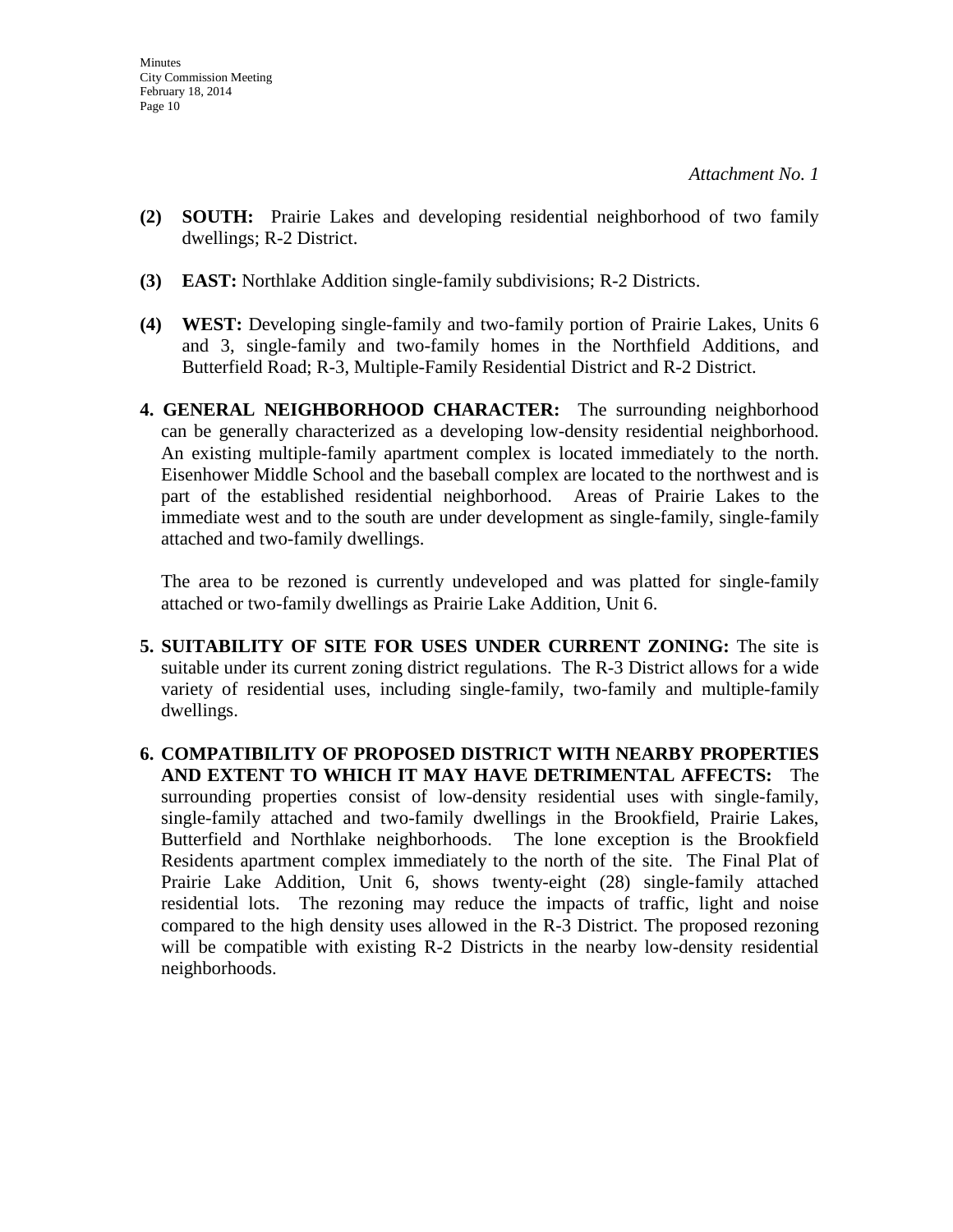**7. CONFORMANCE WITH COMPREHENSIVE PLAN: THE NORTHEAST PLANNING AREA FUTURE LAND USE MAP OF THE MANHATTAN URBAN AREA COMPREHENSIVE PLAN SHOWS THE REZONING SITE AS RESIDENTIAL LOW/MEDIUM DENSITY (RLM). THE DENSITY RANGE FOR THE RLM DESIGNATION IS ONE-DWELLING UNIT UP TO ELEVEN DWELLING UNITS PER NET ACRE. THE EXISTING R-3 DISTRICT ALLOWS MORE THAN 19 DWELLING UNITS PER NET ACRE.** *(NOTE: AS A PART OF THE ANNEXATION, REZONING TO R-3 DISTRICT AND PLATTING, THE OWNER FILED A RESTRICTIVE COVENANT WITH THE RILEY COUNTY REGISTER OF DEEDS (BOOK 817, PAGE 4154 – 4156), WHICH LIMITS DENSITY TO NO MORE THAN 18 DWELLING UNITS PER NET ACRE. THE SITE IS ADJACENT TO AN AREA IN THE NORTHEAST PLANNING AREA FUTURE LAND USE MAP THAT IS SHOWN AS BEING IN THE RMH CATEGORY, WHICH RECOMMENDS A DENSITY RANGE OF ELEVEN TO 19 UNITS PER ACRE. THE PROPOSED R-2 DISTRICT IS MORE RESTRICTIVE THAN THE COVENANT.)*

#### **APPLICABLE RLM POLICIES** *(IN ITALICS)* **OF THE COMPREHENSIVE PLAN INCLUDE:**

#### *Residential Low/Medium Density (RLM)*

#### *RLM 1: Characteristics*

*The Residential Low/Medium Density designation incorporates a range of singlefamily, single-family attached, duplex, and town homes, and in appropriate cases include complementary neighborhood-scale supporting land uses, such as retail, service commercial, and office uses in a planned neighborhood setting, provided they conform with the policies on Neighborhood Commercial Centers. Small-scale multiple-family buildings and condominiums may be permissible as part of a planned unit development, or special mixed-use district, provided open space requirements are adequate to stay within desired densities.* 

#### *RLM 2: Appropriate Density Range*

*Densities in the Residential Low/Medium designation range between less than one dwelling unit/acre up to 11 dwelling units per net acre.* 

#### *RLM 3: Location*

*Residential Low/Medium Density neighborhoods typically should be located where they have convenient access and are within walking distance to community facilities and services that will be needed by residents of the neighborhood, including schools, shopping areas, and other community facilities. Where topographically feasible, neighborhoods should be bounded by major streets (arterials and/or collectors) with a direct connection to work, shopping and leisure activities.*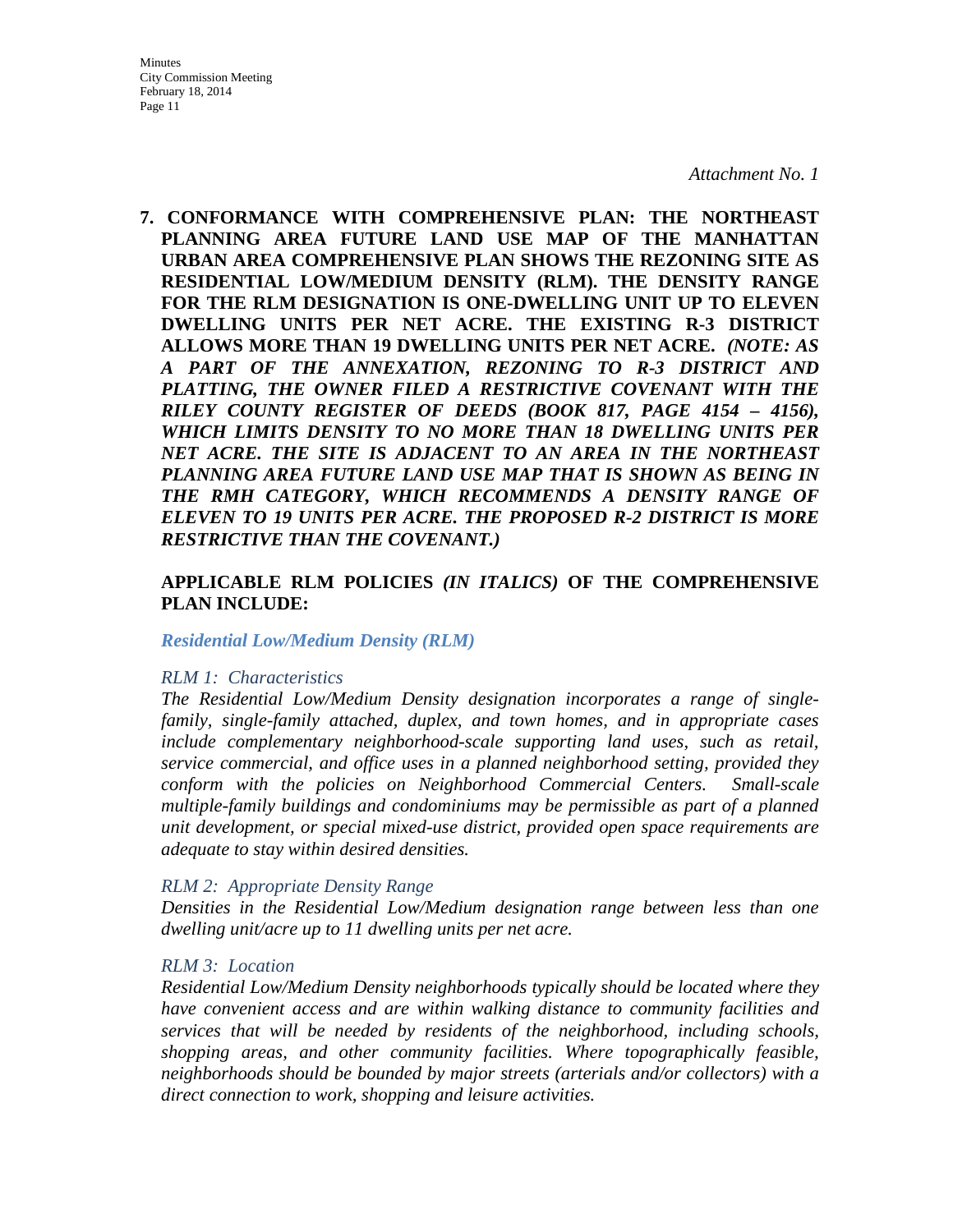*RLM 3: Variety of Housing Styles* 

*To avoid monotonous streetscapes, the incorporation of a variety of housing models and sizes is strongly encouraged in all new development.* 

The area of Prairie Lake Addition, Unit 6 that is proposed to be rezoned to R-2 District would have a residential density of 7.95 dwelling unit per net acre. The entire Prairie Lake Addition, Unit 6 has a density of 7.80 dwelling unit per net acre.

The proposed rezoning conforms to the Comprehensive Plan.

## **8. ZONING HISTORY AND LENGTH OF TIME VACANT AS ZONED:**

| April 4, 2005   | Manhattan Urban Area Planning Board recommends approval 5-<br>0 of annexation and rezoning of Prairie Lakes from G-1, General<br>Agricultural District, and PDD, Planned Development District, to<br>R-2, Two-Family Residential District, and from G-1, General<br>Agricultural District, to R-3, Multiple-Family Residential<br>District. |
|-----------------|---------------------------------------------------------------------------------------------------------------------------------------------------------------------------------------------------------------------------------------------------------------------------------------------------------------------------------------------|
| April 18, 2005  | Manhattan Urban Area Planning Board considers the Preliminary<br><b>Plat of Prairie Lakes</b>                                                                                                                                                                                                                                               |
| April 19, 2005  | City Commission approves first reading of annexation and<br>rezoning of Prairie Lakes on a vote of 5-0.                                                                                                                                                                                                                                     |
| May 3, 2005     | City Commission approves Ordinance No. 6471 annexing and<br>Ordinance Nos. 6472 & 6473 rezoning Prairie Lakes.                                                                                                                                                                                                                              |
| June 6, 2005    | Manhattan Urban Area Planning Board approves the Final Plats<br>of Prairie Lakes Addition, Units 1 and Unit 2.                                                                                                                                                                                                                              |
| June 21, 2005   | City Commission accepts the easements and rights-of-ways as<br>shown on the Final Plats of Prairie Lakes Addition, Units 1 and<br>Unit 2.                                                                                                                                                                                                   |
| August 7, 2006  | Manhattan Urban Area Planning Board approves the Final Plat<br>of Prairie Lakes Addition, Unit 3.                                                                                                                                                                                                                                           |
| October 3, 2006 | City Commission accepts the easements and rights-of-way as<br>shown on the Final Plat of Prairie Lakes Addition, Unit 3.                                                                                                                                                                                                                    |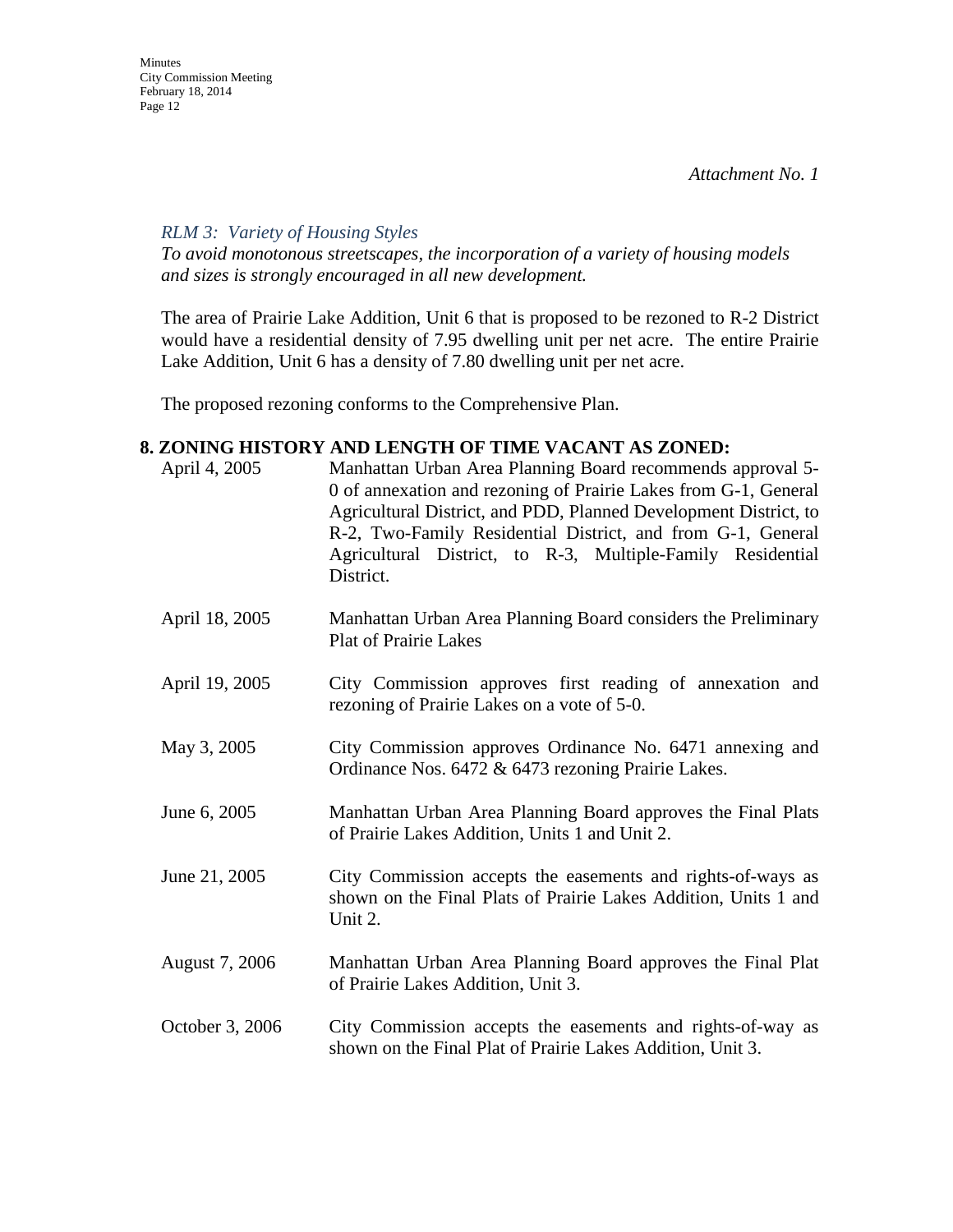**Minutes** City Commission Meeting February 18, 2014 Page 13

*Attachment No. 1* 

| January 18, 2007 | Manhattan Urban Area Planning Board approves Final Plat of |  |  |  |  |  |
|------------------|------------------------------------------------------------|--|--|--|--|--|
|                  | Prairie Lakes Addition, Unit 4.                            |  |  |  |  |  |

- February 6, 2007 City Commission considers consent to Replat, accepts revised restrictive covenant and accepts easements and rights-of-way on Final Plat of Prairie Lakes Addition, Unit 4.
- June 1, 2009 Manhattan Urban Area Planning Board recommends approval 6-0 of the rezoning of the eastern portion of Prairie Lakes Addition, Unit 3, from R-3, Multiple-Family Residential District, to R-2, Two-Family Residential District; and, approves reinstatement and extension of the effective period of approval of the previously approved Preliminary Plat of the Prairie Lakes Addition.
- June 16, 2009 City Commission approves first reading of rezoning of the eastern portion of Prairie Lakes Addition, Unit 3, from R-3, Multiple-Family Residential District, to R-2, Two-Family Residential District.
- July 7, 2009 City Commission approves Ordinance No. 6767 rezoning the eastern portion of Prairie Lakes Addition, Unit 3, from R-3, Multiple-Family Residential District, to R-2, Two-Family Residential District.
- November 15, 2010 Manhattan Urban Area Planning Board approves Final Plat of Prairie Lakes Addition, Unit 5.
- December 7, 2010 City Commission accepts easements and rights-of-way on Final Plat of Prairie Lakes Addition, Unit 5.
- July 2, 2012 Manhattan Urban Area Planning Board approves Final Plat of Prairie Lakes Addition, Unit 6.
- July 17, 2012 City Commission accepts easements and rights-of-way on Final Plat of Prairie Lakes Addition, Unit 6.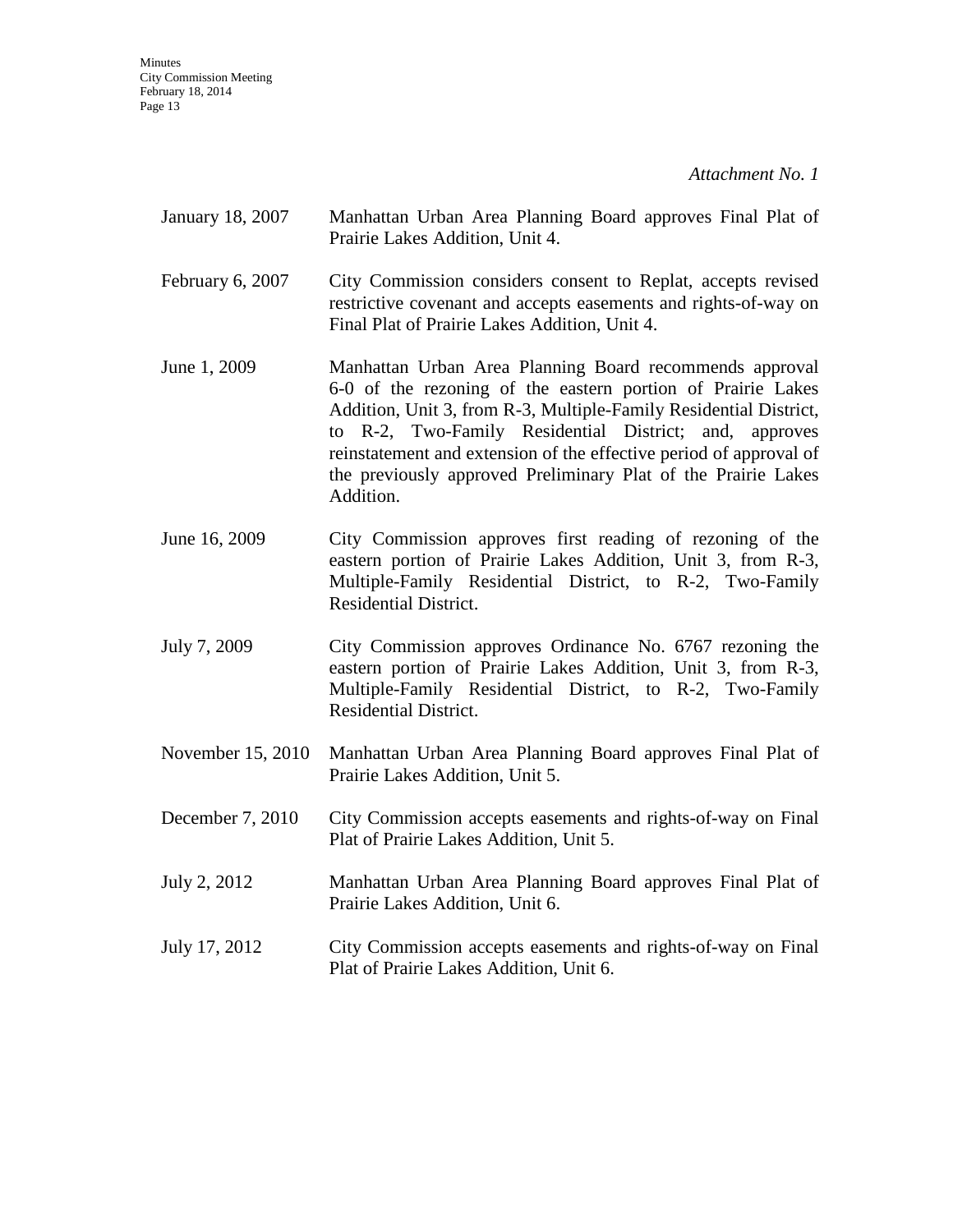#### **9. CONSISTENCY WITH INTENT AND PURPOSE OF THE ZONING ORDINANCE:**

The intent and purpose of the Zoning Regulations is to protect the public health, safety, and general welfare; regulate the use of land and buildings within zoning districts to assure compatibility; and to protect property values. The R-2, Two-Family Residential District, is designed to provide a dwelling zone at a density no greater than two (2) attached dwelling units per 7,500 square feet. Minimum lot area for single-family lot is 6,000 square feet. The minimum lot area for a single-family attached lot is 3,750 square feet per lot. The Final Plat of Prairie Lake Addition, Unit 6, provides for singlefamily attached lots that are sufficient in area to conform to the R-2 District requirements. Lot sizes will allow single-family attached dwelling and two-family dwellings.

- **10. RELATIVE GAIN TO THE PUBLIC HEALTH, SAFETY AND WELFARE THAT DENIAL OF THE REQUEST WOULD ACCOMPLISH, COMPARED WITH THE HARDSHIP IMPOSED UPON THE APPLICANT:** There appears to be no gain to the public that denial would accomplish. No adverse affects on the public health, safety and welfare are known. It may be a hardship upon the owner if the rezoning is denied.
- **11. ADEQUACY OF PUBLIC FACILITIES AND SERVICES:** Adequate street, sanitary sewer and water services are available to serve the rezoning site.

## **12. OTHER APPLICABLE FACTORS:** None

**13. STAFF COMMENTS:** City Administration recommends approval of the proposed rezoning of Lots 152A – 161B, and Tract D, Prairie Lake Addition, Unit 6, from R-3, Multiple-Family Residential District to R-2, Two-Family Residential District based on the findings in the Staff Report.

## **ALTERNATIVES:**

- 1. Recommend approval of the proposed rezoning of Lots 152A 161B, and Tract D, Prairie Lake Addition, Unit 6, from R-3, Multiple-Family Residential District to R-2, Two-Family Residential District, stating the basis for such recommendation.
- 2. Recommend denial of the proposed rezoning, stating the specific reasons for denial.
- 3. Table the proposed rezoning to a specific date, for specifically stated reasons.